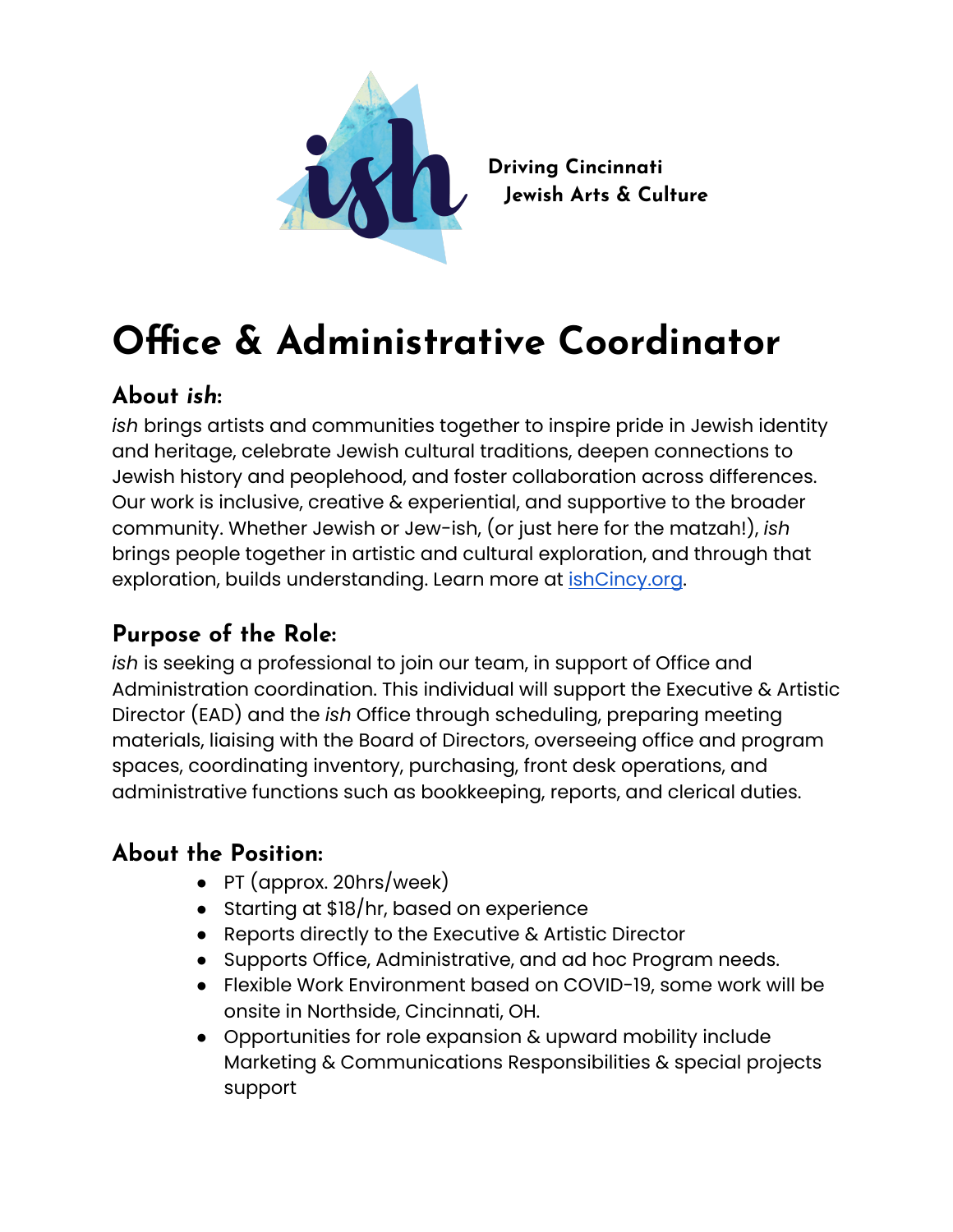#### **About You:**

- You bring experience (or extensive skill) in Client/Customer Services, Office Management, Executive Assistance, Communications, and/or Administrative Assistance.
- You are a people-person and are comfortable working in a fast-paced, changing environment, in a nonprofit setting.
- You bring excellent verbal and written communication skills, initiative, self-motivation, and are open to professional growth.
- You are highly organized with the ability to design systems for managing office filing and inventory
- You are professional, supportive, and comfortable "managing up" to Executive & Lay Leadership
- You are experienced in using a wide range of digital tools such as GSuite, Scheduling Software, MailChimp, QuickBooks (etc.) and are willing to learn more!
- You have some knowledge of the Cincinnati arts & culture and/or Jewish communities, and/or a willingness to learn!

### **What You'll Do:**

- Support EAD in her professional role including a variety of daily scheduling and communications responsibilities.
- Manage the *ish* Office & Program spaces in Northside, Cincinnati including scheduling, greeting guests, executive calendar management, and other duties as assigned.
- Liaise with key vendors such as maintenance and cleaning, utilities, etc., as needed to support the Office & program spaces
- Assist in the coordination of administrative functions, including bookkeeping, billing and accounts payable, personnel, meetings, and clerical duties
- Coordinate front desk operations; including incoming communications, inquiries, mail, and billing.
- Coordinate inventory; including purchasing, building, equipment, and disposal

#### **Diversity:**

*● ish* brings artists and cpommunities together to explore Jewish cultural traditions through the arts. We value all members of our

**To Apply**: Email cover letter, resume & up to (3) references to Za[k@ishFestival.org;](mailto:Marie@ishFestival.org) SUBJECT: OFFICE & ADMIN COORDINATOR ROLE; Applications accepted until position fills.